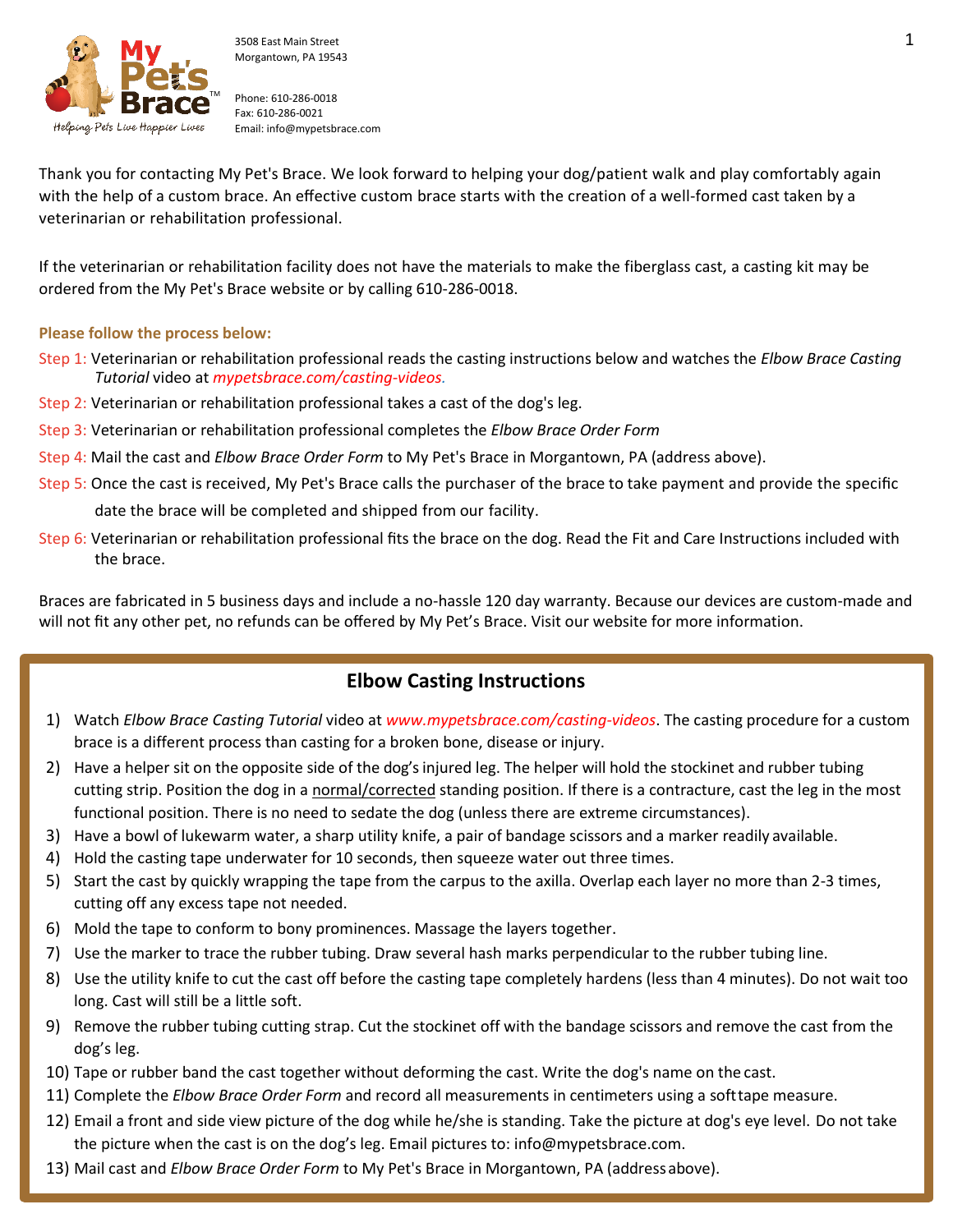

## **ELBOW BRACE ORDER FORM**

## READ INTRUCTIONS ON PAGE 1. THIS PAGE IS TO BE COMPETED BY THE VET/REHAB. EMAIL A FRONT AND SIDE VIEW PICTURE OF THE DOG STANDING TO INFO@MYPETSBRACE.COM.

| <b>Pet Name:</b>                                                                                                                                                                                                                                                                             | Breed:                                                          |                                                                                                |                                                                    | Weight:   | lbs          |
|----------------------------------------------------------------------------------------------------------------------------------------------------------------------------------------------------------------------------------------------------------------------------------------------|-----------------------------------------------------------------|------------------------------------------------------------------------------------------------|--------------------------------------------------------------------|-----------|--------------|
| $\Box$ Female<br>Gender: $\Box$ Male<br>$\Box$ Neutered/Spayed                                                                                                                                                                                                                               |                                                                 | Affected Side/Brace For: □ Left<br>Age:                                                        |                                                                    |           | $\Box$ Right |
| Body Condition Score: $\Box$ 1 (Too Thin)<br>$\square$ 2<br>$\Box$ 3<br>$\Box$                                                                                                                                                                                                               |                                                                 | $\overline{4}$<br>$\Box$ 6<br>$\Box$ 8<br>$\Box$ 5 (Ideal)<br>$\Box$ 7<br>$\Box$ 9 (Too Heavy) |                                                                    |           |              |
| Diagnosis:                                                                                                                                                                                                                                                                                   |                                                                 | Notes/Other Instructions:                                                                      |                                                                    |           |              |
|                                                                                                                                                                                                                                                                                              |                                                                 |                                                                                                | Cast Taken While Dog Was: $\square$ Standing $\square$ Laying Down |           |              |
| <b>Device Requested:</b><br><b>Elbow Brace with Joints</b>                                                                                                                                                                                                                                   |                                                                 | □ Add Anterior Shell<br>Elbow Brace without Joints                                             |                                                                    |           |              |
| <b>Length Measurements In CM</b>                                                                                                                                                                                                                                                             |                                                                 | <b>Circumference Measurements In CM</b>                                                        |                                                                    |           |              |
| Axilla (armpit) to Elbow Joint:                                                                                                                                                                                                                                                              |                                                                 | <b>Upper Most Circumference:</b>                                                               |                                                                    |           |              |
| Elbow Joint to Carpal Joint:                                                                                                                                                                                                                                                                 |                                                                 | At Elbow Joint:                                                                                |                                                                    |           |              |
|                                                                                                                                                                                                                                                                                              |                                                                 | At Carpal Joint:                                                                               |                                                                    |           |              |
| <b>Brace Color (See Color Chart):</b>                                                                                                                                                                                                                                                        |                                                                 |                                                                                                |                                                                    |           |              |
| <b>Clinic Name:</b>                                                                                                                                                                                                                                                                          |                                                                 |                                                                                                |                                                                    | Date:     |              |
| Street:                                                                                                                                                                                                                                                                                      |                                                                 | City:                                                                                          |                                                                    | State:    | Zip:         |
| Phone:                                                                                                                                                                                                                                                                                       |                                                                 | Email:                                                                                         |                                                                    |           |              |
| <b>Practitioner Name (Print):</b>                                                                                                                                                                                                                                                            |                                                                 | <b>Practitioner Signature:</b>                                                                 |                                                                    |           |              |
| Owner Name (Print):                                                                                                                                                                                                                                                                          |                                                                 | <b>Owner Signature:</b>                                                                        |                                                                    |           |              |
| Street:                                                                                                                                                                                                                                                                                      |                                                                 | City:                                                                                          |                                                                    | State:    | Zip:         |
| Phone:                                                                                                                                                                                                                                                                                       |                                                                 | Email:                                                                                         |                                                                    |           |              |
| Warranty: My Pet's Brace will repair or replace straps, liners, pads, buckles or soling for no charge within 120 days after you receive the                                                                                                                                                  |                                                                 |                                                                                                |                                                                    |           |              |
| brace. My Pet's Brace will repair or replace the plastic superstructure and mechanical hinges for no charge if they fail from defect within one<br>year. Because devices are custom-made for each patient and will not fit any other animal, no refunds, returns or exchanges can be offered |                                                                 |                                                                                                |                                                                    |           |              |
| by My Pet's Brace. By signing above, I understand and agree to the My Pet's Brace warranty and no refundspolicy.                                                                                                                                                                             |                                                                 |                                                                                                |                                                                    |           |              |
| Fabrication Time: $\Box$ Standard: 5 business days<br>Expedite: 2 business days - additional \$150/brace<br>$\Box$                                                                                                                                                                           |                                                                 |                                                                                                |                                                                    |           |              |
| Ship Completed Brace To: $\Box$ Pet Owner<br>Vet/Rehab Facility<br>$\perp$                                                                                                                                                                                                                   |                                                                 |                                                                                                |                                                                    |           |              |
| Shipping Method (Shipping of completed brace to owner/vet)                                                                                                                                                                                                                                   |                                                                 |                                                                                                |                                                                    |           |              |
| USA:<br>UPS Ground - Free<br>$\Box$                                                                                                                                                                                                                                                          | $2$ Day*<br>$\Box$                                              |                                                                                                | $3$ Day*                                                           | Next Day* | *Fees Apply  |
| Canada:                                                                                                                                                                                                                                                                                      | UPS 1-3 business days (≈\$45)<br>UPS 2-5 business days (≈\$40)  |                                                                                                |                                                                    |           |              |
| International:                                                                                                                                                                                                                                                                               | UPS 2-5 business days (≈\$90)<br>UPS 1-3 business days (≈\$110) |                                                                                                |                                                                    |           |              |
| Who To Bill: $\Box$ Pet Owner<br>Vet/Rehab Facility                                                                                                                                                                                                                                          |                                                                 |                                                                                                |                                                                    |           |              |
| Store Credit Card Number For Future Charges (Straps/Repairs): □<br>No<br>Yes                                                                                                                                                                                                                 |                                                                 |                                                                                                |                                                                    |           |              |
| Credit Card: $\Box$ Visa<br>MasterCard<br>Discover<br>Care Credit<br>Amex<br>Scratchpay<br>$\mathsf{L}$                                                                                                                                                                                      |                                                                 |                                                                                                |                                                                    |           |              |
| Card Number:<br>Exp Date:<br>Security Code:                                                                                                                                                                                                                                                  |                                                                 |                                                                                                |                                                                    |           |              |
| Providing credit card information authorizes My Pet's Brace to charge your card for the brace plus any applicable shipping charges. Credit<br>card information can also be given over the phone when My Pet's Brace calls the brace purchaser confirming the cast has been received at       |                                                                 |                                                                                                |                                                                    |           |              |
| our facility. Production of the brace begins once full payment has been received. If paying by check, mail check with this form.                                                                                                                                                             |                                                                 |                                                                                                |                                                                    |           |              |
| Billing Address If Different From Above:                                                                                                                                                                                                                                                     |                                                                 |                                                                                                |                                                                    |           |              |